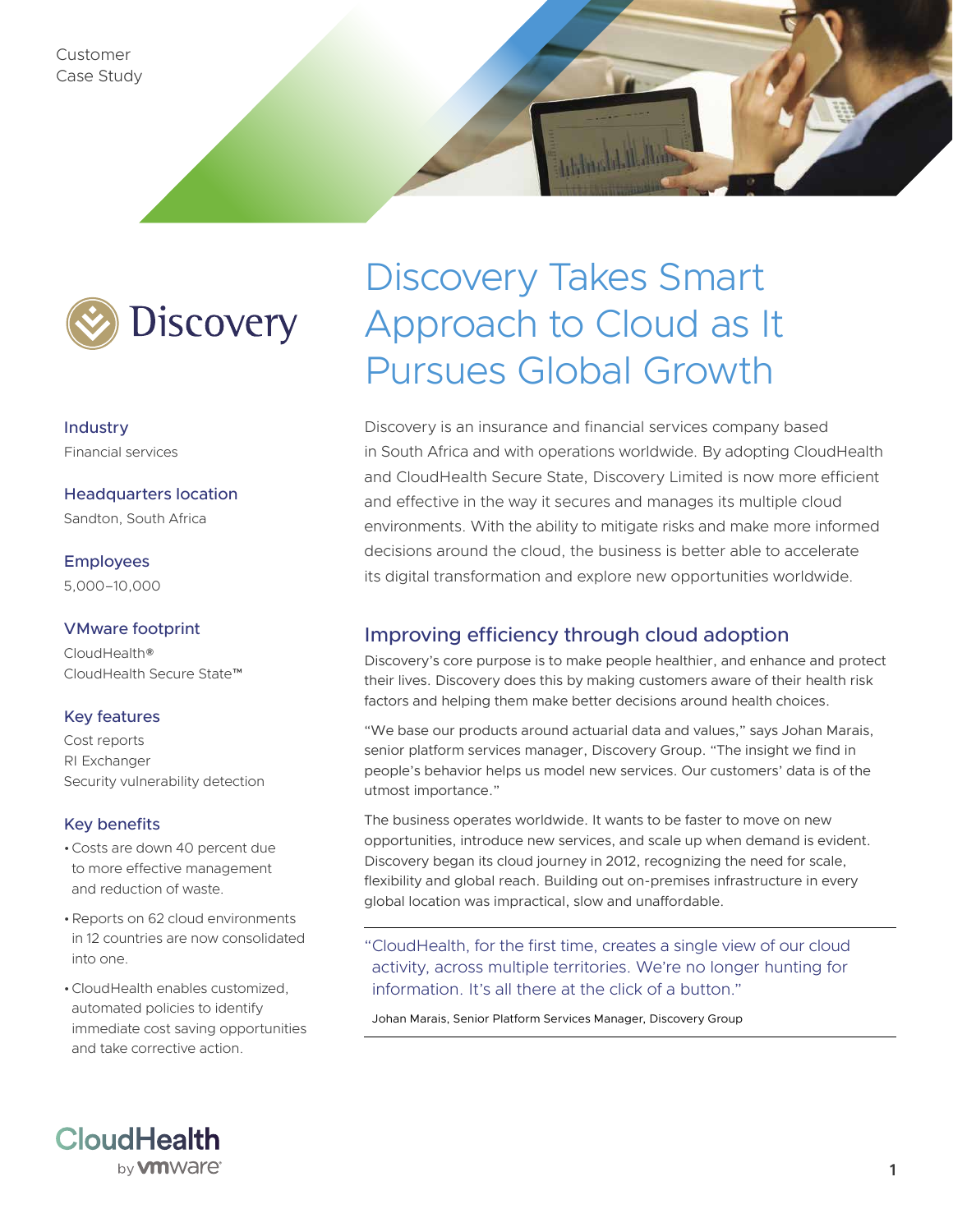

Amazon Web Services (AWS) is the favored cloud provider, with local AWS accounts in action worldwide. Within the past 12 months, the company doubled its AWS spend and accelerated cloud adoption across the enterprise in a move to maintain flexibility and market leadership.

With a team of six people managing more than 9,000 servers, daily operations proved to be very challenging. The concern was the team was at risk of losing track of key operations.

Business was accelerating at a pace the team couldn't possibly manage alone, says Pierre Meyer, head of platform at Discovery: "Operations around maintaining good posture in the cloud became much harder. Business was moving quicker than what we could manage."

The business wanted to simplify the management of its cloud landscape by improving reporting and gaining visibility into all of its cloud activity via a single view. Where there were issues, the team wanted to be faster in taking action. The move would also improve Discovery's security and governance posture.

"We have an attitude here that we can build things from the ground up. We're a lean, agile team, and we move at pace," says Marais. "It's important we free up people's time, so we can focus on new projects. We want to be more efficient in the way we deal with the day-to-day things."

## Leveraging the CloudHealth by VMware Suite

Through a single pane of glass, the CloudHealth multi-cloud reporting infrastructure enhances the transparency of cloud usage and its overall impact on cost, performance and scalability.

In addition, CloudHealth Secure State takes a fundamentally different approach to public cloud security. The platform improves visibility into security violations, and highlights the speed and sophistication of each vulnerability, updating in near real time to understand both the direct and correlated risks of change.

"CloudHealth provides a centralized, standardized view of our cloud activity, then CloudHealth Secure State comes in from the side and tells us how compliant our security posture is," says Marais.

CloudHealth analyzes asset performance metrics to help Discovery visualize and correct underutilized resources. The CloudHealth cost reports and RI Exchanger features give Discovery a holistic view of cost savings across all accounts, simplifying the reporting process. The business can then identify opportunities to reduce costs based on Reserved Instance (RI) usage trends. To further help Marais' team, CloudHealth enables customized, automated policies to identify immediate cost saving opportunities and take corrective action.

"CloudHealth discovers all different configurations, then CloudHealth Secure State tells us the risk factors in the event of any changes. It's almost like we're self-healing our cloud space in real time."

Johan Marais, Senior Platform Services Manager, Discovery Group

Other solutions were considered, but Marais says, "The biggest thing for us was, because we were already a consumer of VMware solutions, we could see more integration coming down the line."